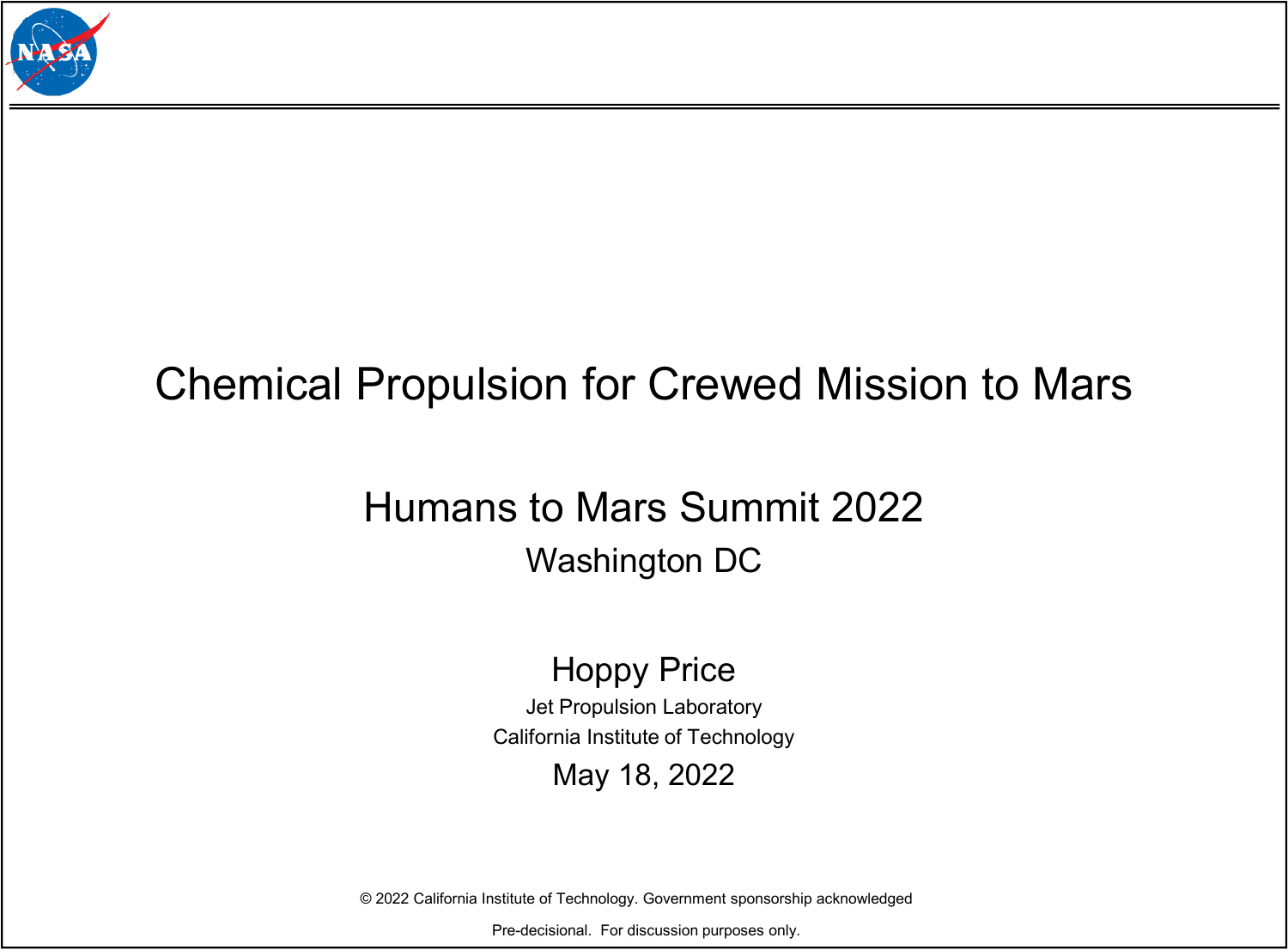

- LOX/hydrogen
	- $I_{SP}$  ~450 s
	- Low density, high volume, very cold cryo
	- Suited for Lunar and Mars water ice based ISRU
- LOX/methane
	- $\, I_{SP} \sim 360 \, s$
	- Suited for Mars ISRU (water ice and  $CO<sub>2</sub>$  atmosphere)
- NTO/hydrazine (pump fed)
	- $\, I_{SP} \sim 340 \, s$
	- Non-cryo, high density, low inert mass fraction, high TRL, low complexity
	- No ISRU potential
- LOX/hydrazine
	- $I_{SP}$  ~365 s
	- Could be a potential ISRU upgrade to an NTO/hydrazine system
- LOX/kerosene (RP-1)
	- $I_{SP}$  ~350 s
	- High TRL, low toxicity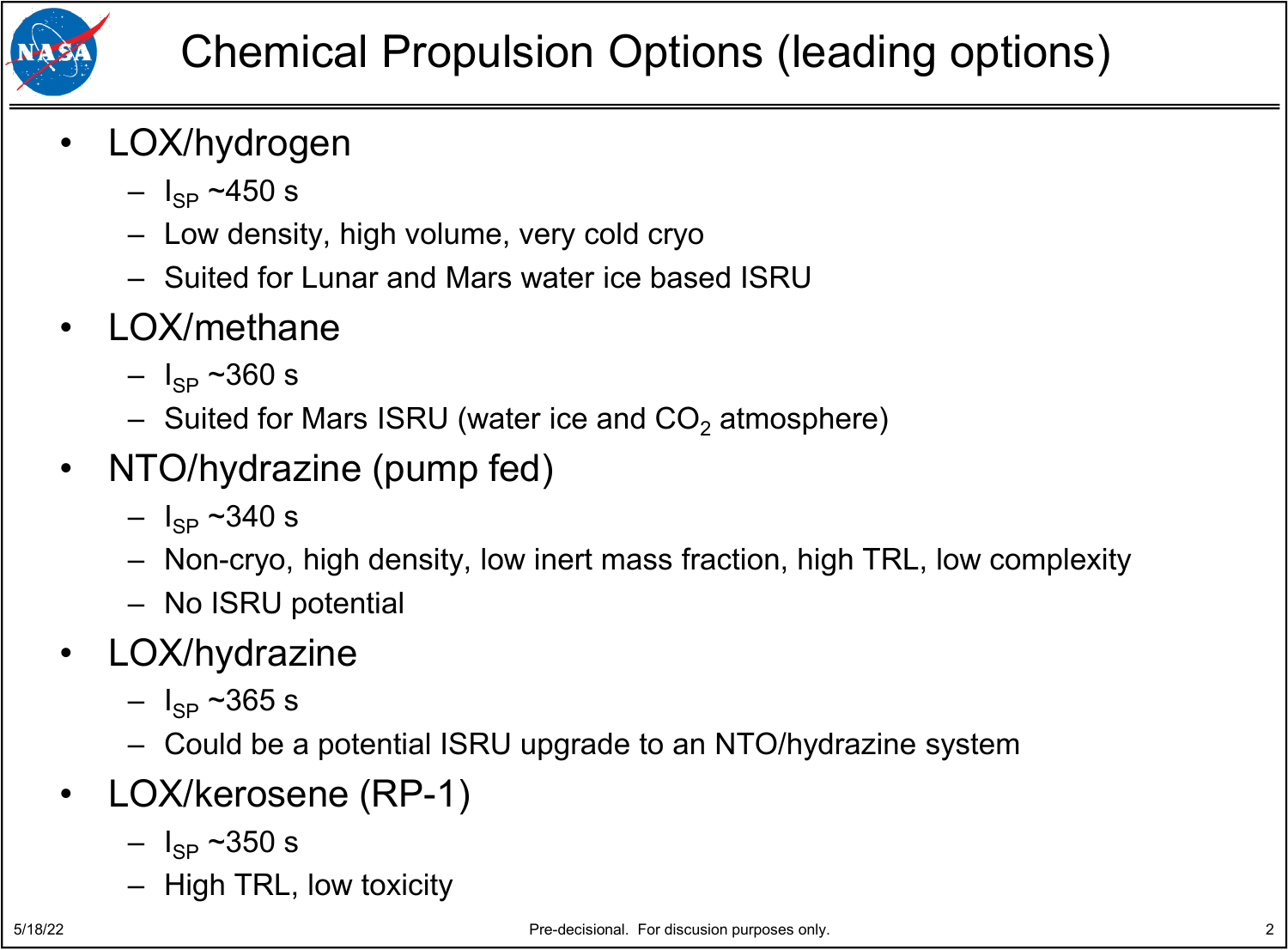

- Nuclear Thermal Propulsion (NTP)
	- $I_{SP}$  ~850 s
	- Liquid hydrogen storage issues
	- Low TRL; would require high power, high temperature systems
- EP
	- Very high  $I_{SP}$  up to 4,000 s
	- High inert mass fraction
	- Low thrust could make chemical propulsion hybrid the optimal implementation
	- Would require very high power for crewed systems (500 1,000 kWe)
	- Nuclear Electric Propulsion (NEP)
		- Low TRL
		- Radiation shielding issues
		- Deployment issues for very large radiators
	- Solar Electric Propulsion (SEP)
		- High TRL at 35 kWe, but lower TRL at the needed power levels
		- Deployment and control issues for very large solar arrays